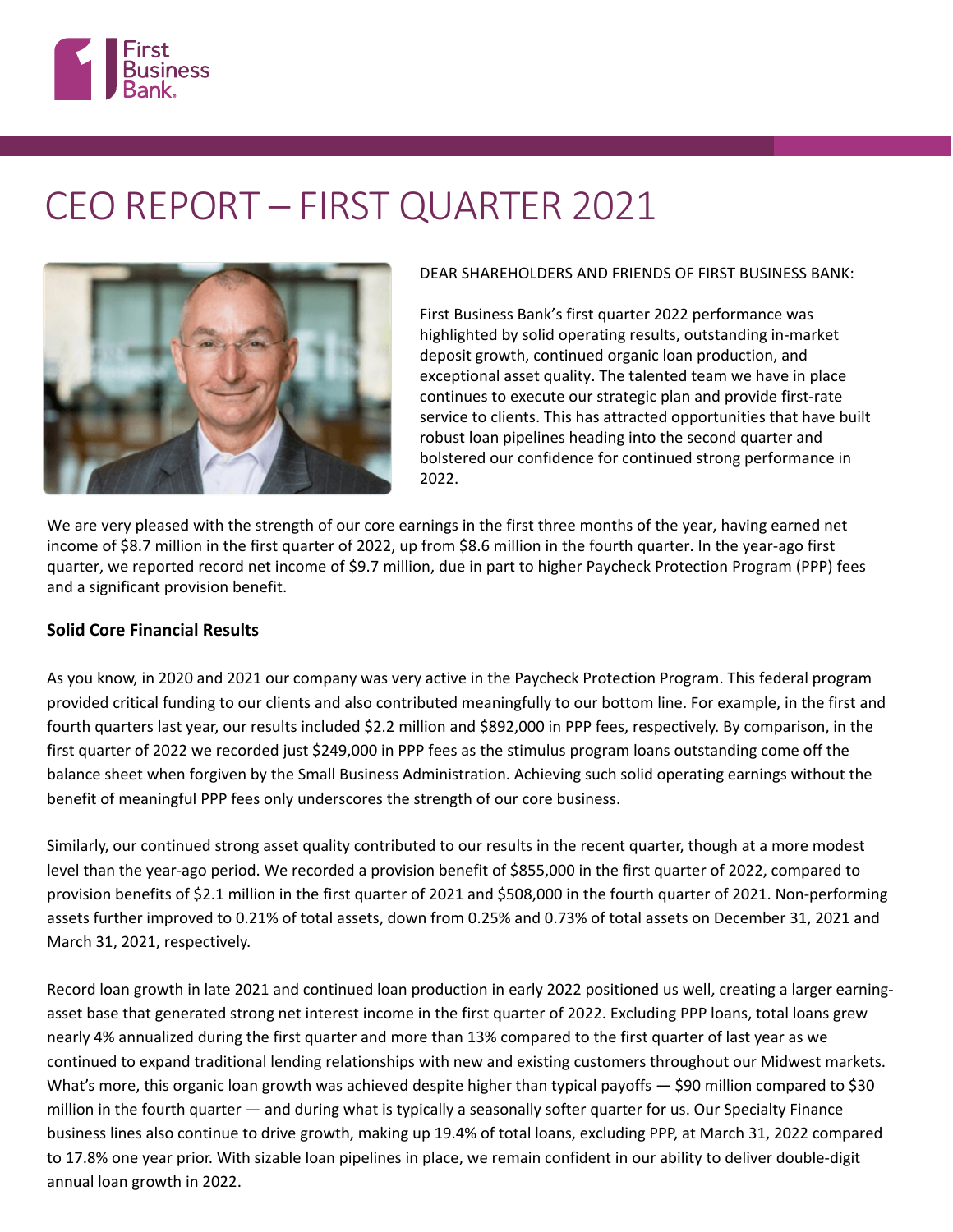Overall, these efforts are translating into core earnings growth. Excluding the impact of PPP income, pre-tax, pre-provision adjusted earnings of \$9.7 million were up 24.5% from the first quarter of 2021 and our pre-tax, pre-provision adjusted return on average assets of 1.47% was up 12 basis points from the year-ago period. Our diversified fee income streams complemented our net interest income strength as non-interest income made up 26% of top-line revenue, exceeding our target of 25%, with significant contributions from Private Wealth and our investments in mezzanine funds. We believe that our strategic initiatives, from the expansion of our higher-yielding Specialty Finance business lines to our pursuit of greater commercial market share outside of our Madison, WI market, will enable us to drive operating leverage as we grow revenues at a faster clip than expenses, even as we respond to inflation and wage pressures.

## **Deposit Strength**

As proud as we are of our organic loan growth, exceptional asset quality, and strong core earnings, First Business Bank's inmarket deposit growth was a true highlight of the first quarter. Total in-market deposits were up more than 17% on an annualized basis in the first quarter of 2022 and nearly 16% from March 31, 2021.

In today's economy, supply chain issues are presenting challenges to nearly every single industry that relies on raw materials and other components that are essential to their finished products. You're no doubt aware of the tremendous impacts that the microchip shortage has had on automobile production. Similarly, scarcity of nitrogen is impacting fertilizer prices and, in turn, the global food supply chain.

In banking, loans are the driver of the majority of earnings growth. Deposits, as a key source of funding for loan growth, are an essential raw material for the banking industry. Accordingly, as a growth-oriented bank, we must generate in-market deposits to match our continued, significant loan production. This presents more of a challenge for our nimble, branch-light banking model. Without a traditional branch network providing access to consumer deposits, which most banks use to fund their loans, First Business Bank must be highly focused on deposit generation and retention. This is exactly why diversifying and growing our deposit base is one of the four main pillars of the five-year strategic plan that we rolled out in 2019.

#### **Deposit-Centric Sales Strategy**

Total in-market deposits at March 31, 2022 of \$2.0 billion represented 84% of total bank funding at quarter-end, well above our long-term strategic plan goal of 70%. Since the end of the first quarter of 2019, near the outset of our strategic plan, we've grown inmarket deposits by more than 62%.

Our ability to succeed with these relationship-driven deposits, which are the key component of our funding mix, is largely due to the deposit-centric sales strategy we have in place. This effort is led by our Treasury Management teams in each of our banking markets, which have specific deposit production and outside



calling goals. First Business Bank's bankers are trained to help fund their loan production with in-market deposits, and individual business development officer incentive compensation and bank-level bonus plans include deposit goals.

By tying Treasury Management, Commercial Lending, and other team members' individual goals and compensation incentives to our corporate deposit growth strategy, we ensure alignment from the top down and throughout all business lines. In addition, our Specialty Finance teams are trained to look for deposit opportunities. For example, within our SBA business, it's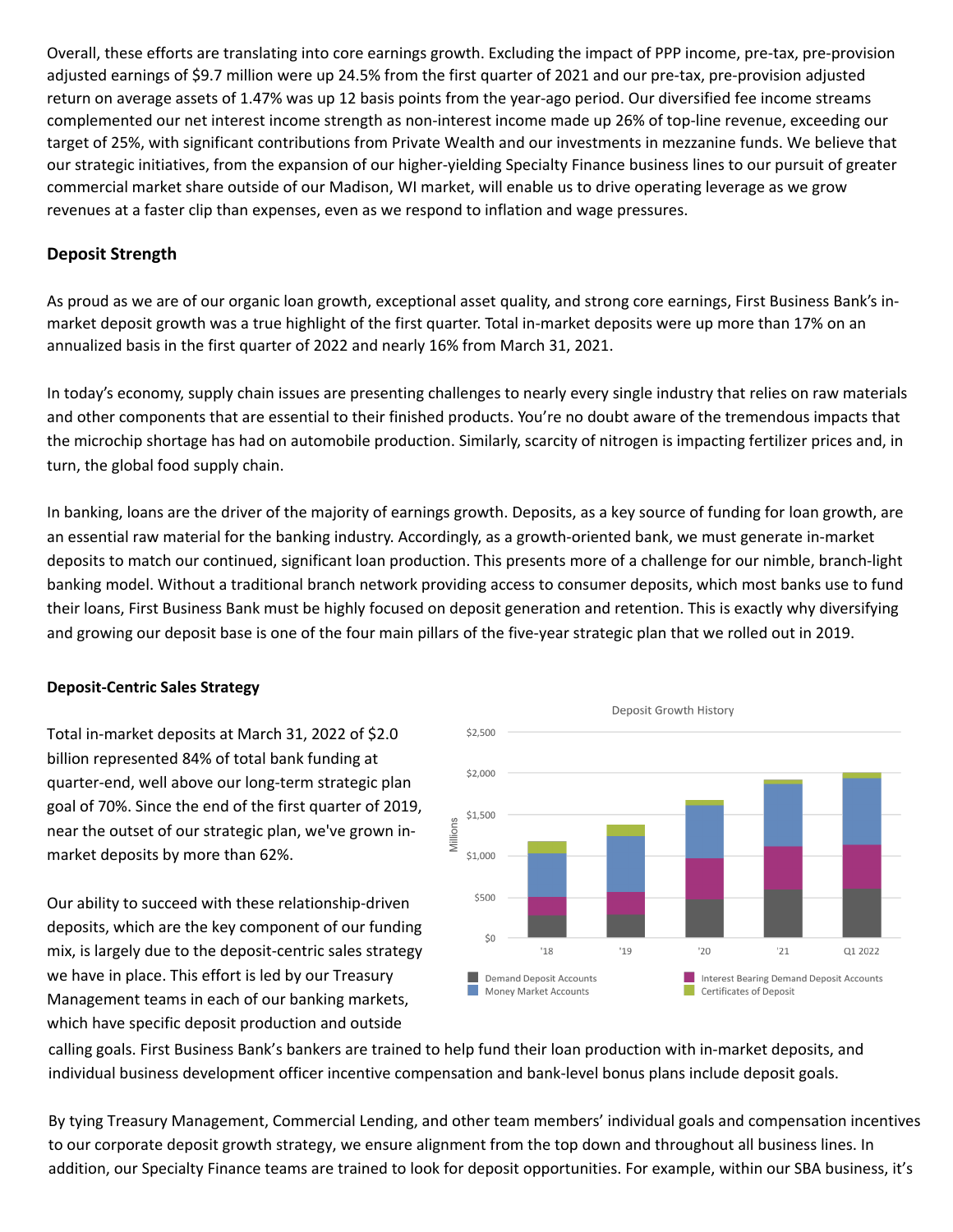our expectation that we'll be able to develop an operating account and Treasury Management relationship when we make an SBA loan. Similarly, our Floorplan Financing business has had success in developing deposit relationships. We believe this approach, which is highly differentiated compared to our competitors, will continue to serve First Business Bank well.

To be sure, the banking industry is still fairly flush with deposits, as proceeds from the PPP and consumer stimulus provided surplus funding that many banks haven't been able to fully deploy into loans. However, First Business Bank's focus on deposit gathering dates back well beyond the start of the pandemic and has positioned the Bank very well to respond to loan growth opportunities. Since January 1, 2019, when we initiated our five-year strategic plan, we grew in-market deposits by just over 70%, outpacing loan growth of 39%. Given that our double-digit annualized deposit growth in the first quarter was achieved without the benefit of new PPP-related deposits, we believe we have an appropriate supply chain in place to generate the raw material we need to fund continued loan growth. I'm proud of our expanded and talented Treasury Management team for leading the charge on First Business Bank's company-wide focus on establishing valueadded, customized deposit relationships with our growing numbers of clients.

### **Focused on Shareholder Value**

In everything we do, we never lose sight of our overall mission, which is to build long-term shareholder value by being an entrepreneurial banking partner that drives success for our clients, investors, employees, and communities. To that end, our continued success and excellent financial performance supported a nearly 10% increase to our cash dividend to common stockholders in the first quarter. We have grown both dividends per share and tangible book value at a compound annual growth rate of 8% over 15 years that included the Great Financial Crisis and a pandemic.



Tangible Book Value and Dividend Growth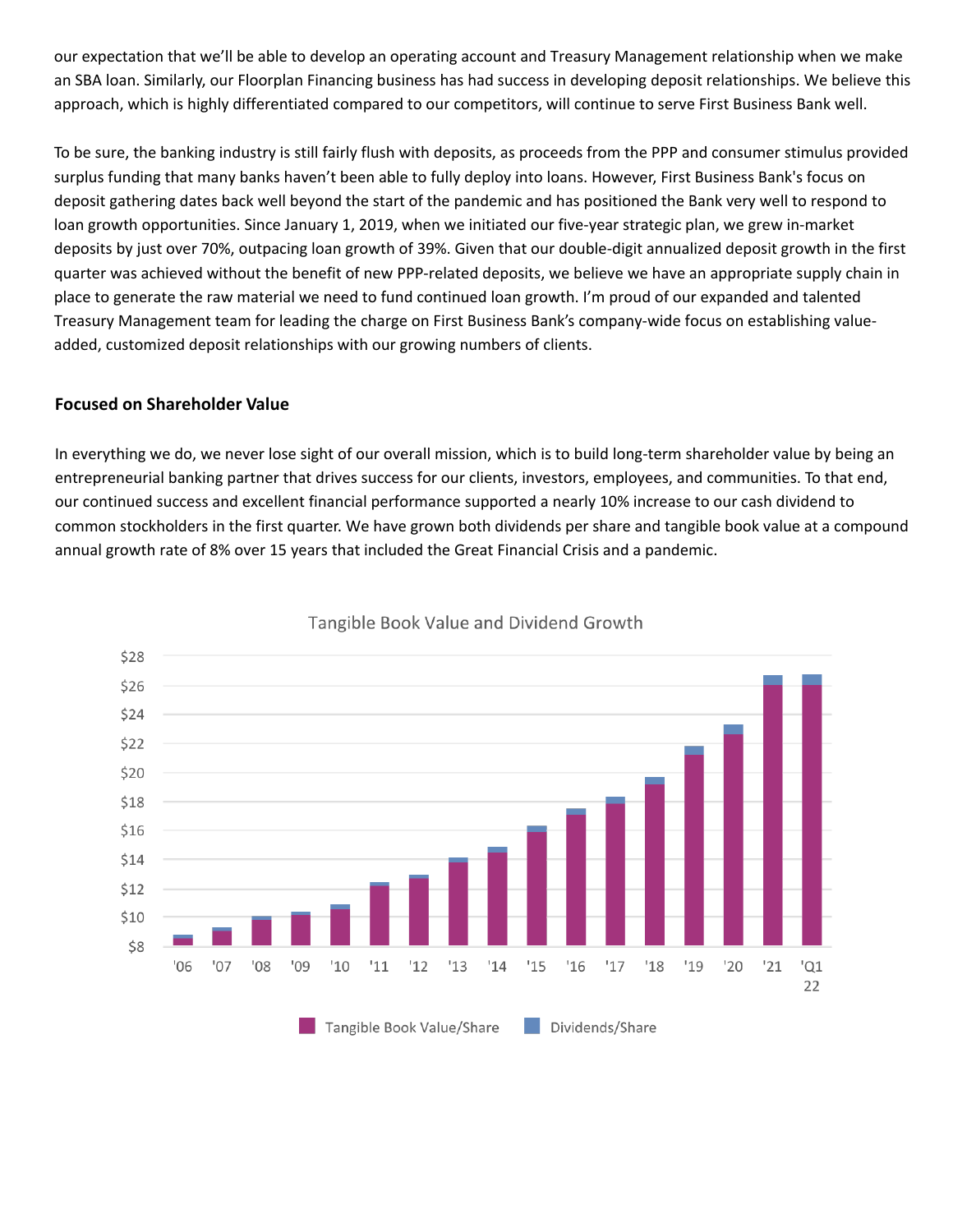Looking ahead, we remain optimistic about our ability to generate value to our shareholders. Deposit growth remains a top priority, as we focus on sticky relationships that generate annuity-like fee income and provide the critical raw material that our company relies on to fund our Commercial and Specialty Finance lending activities. These lending efforts, driven by our best-in-class team, give us confidence in our ability to produce double-digit annual loan growth. Following the private placement of \$32.5 million in new capital that we announced in March, which allowed us to redeem higher cost trust preferred securities and subordinated debt while providing ample capital to support our ongoing growth strategy, we are very well positioned for continued success in 2022 and beyond.

On behalf of our employees and board, I thank you for your continued interest in and support of First Business Bank and look forward to updating you on our progress following the second quarter.

Covey

Corey Chambas, President & CEO First Business Financial Services, Inc. parent company of First Business Bank



*This letter includes "forward-looking statements" related to First Business Financial Services, Inc. (the "Company") that can generally be identified as describing the Company's future plans, objectives, goals or expectations. Such forward-looking*  statements are subject to risks and uncertainties that could cause actual results or outcomes to differ materially from those *currently anticipated. These forward-looking statements are made pursuant to the safe harbor provisions of the Private Securities*  Litigation Reform Act of 1995. For further information about the factors that could affect the Company's future results, please see *the Company's most recent annual report on Form 10-K, quarterly reports on Form 10-Q, and other filings with the Securities and Exchange Commission. We do not intend to, and specifically disclaim any obligation to, update any forward-looking statements.*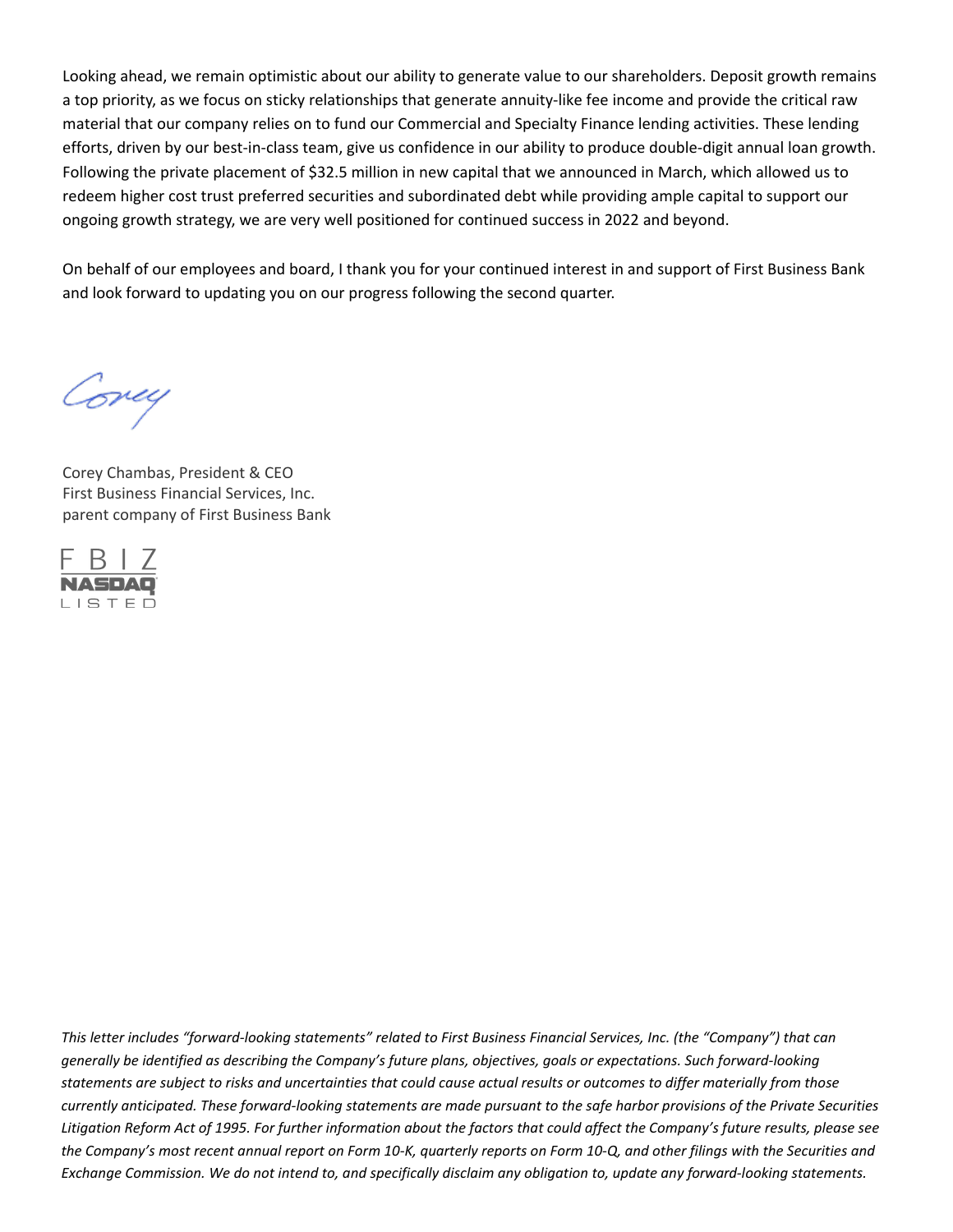#### **Financial Highlights**

**(Unaudited)**

|                                                         |  | As of and for the Three Months Ended |         |         |         |            |  |  |
|---------------------------------------------------------|--|--------------------------------------|---------|---------|---------|------------|--|--|
| <b>Income Statement Data</b>                            |  | 3/31/22                              |         | 3/31/21 |         | % Change   |  |  |
| (Dollars in Thousands)                                  |  |                                      |         |         |         |            |  |  |
| Net interest income                                     |  | $\zeta$                              | 21,426  | \$      | 20,863  | 2.7%       |  |  |
| Adjusted non-interest income <sup>(1)</sup>             |  |                                      | 7,386   |         | 7,195   | 2.7%       |  |  |
| Total operating revenue                                 |  |                                      | 28,812  |         | 28,058  | 2.7%       |  |  |
| Total operating expense <sup>(2)</sup>                  |  |                                      | 18,887  |         | 17,449  | 8.2 %      |  |  |
| Pre-tax, pre-provision adjusted earnings <sup>(3)</sup> |  |                                      | 9,925   |         | 10,609  | (6.4)%     |  |  |
| Provision for loan and lease losses                     |  |                                      | (855)   |         | (2,068) | (58.7)%    |  |  |
| Net loss on foreclosed properties                       |  |                                      | 12      |         | 3       |            |  |  |
| Amortization of other intangible assets                 |  |                                      |         |         | 8       |            |  |  |
| SBA recourse benefit                                    |  |                                      | (76)    |         | (130)   | $(41.5)\%$ |  |  |
| Income before income tax expense                        |  |                                      | 10,844  |         | 12,796  | (15.3)%    |  |  |
| Income tax expense                                      |  |                                      | 2,172   |         | 3,065   | $(29.1)\%$ |  |  |
| Net income                                              |  | \$.                                  | 8,672   | \$      | 9,731   | (10.9)%    |  |  |
|                                                         |  |                                      |         |         |         |            |  |  |
| Efficiency ratio <sup>(4)</sup>                         |  | 65.29 %                              |         |         | 62.19 % |            |  |  |
|                                                         |  |                                      |         |         |         |            |  |  |
| <b>Common Per Share Data</b>                            |  |                                      |         |         |         |            |  |  |
| <b>Diluted earnings</b>                                 |  | \$                                   | 1.02    | \$      | 1.12    | (8.9)%     |  |  |
| Dividends declared                                      |  |                                      | 0.1975  |         | 0.180   | 9.7%       |  |  |
| Tangible book value <sup>(5)</sup>                      |  |                                      | 26.02   |         | 23.43   | 11.1 %     |  |  |
|                                                         |  |                                      |         |         |         |            |  |  |
|                                                         |  | As of                                |         |         |         |            |  |  |
| <b>Balance Sheet Data</b>                               |  |                                      | 3/31/22 |         | 3/31/21 | % Change   |  |  |

| <b>Balance Sheet Data</b>         | 3/31/22 |  | 3/31/21 | % Change |  |
|-----------------------------------|---------|--|---------|----------|--|
| (Dollars in Millions)             |         |  |         |          |  |
| Total loans and leases receivable | 2.251   |  | 2,235   | 0.7%     |  |
| Total assets                      | 2,724   |  | 2,621   | 3.9%     |  |
| In-market deposits <sup>(6)</sup> | 2.011   |  | 1.737   | 15.8 %   |  |
| Stockholders' equity              | 245     |  | 214     | 14.5 %   |  |

<sup>\*</sup> Not meaningful

- (1) "Adjusted non-interest income" is a non-GAAP measure defined as non-interest income excluding net (gain) loss on sale of securities.
- (2) "Operating expense" is a non-GAAP measure defined as non-interest expense excluding net loss on foreclosed properties, amortization of other intangible assets, SBA recourse benefit, and other discrete items, if any.
- (3) "Pre-tax, pre-provision adjusted earnings" is a non-GAAP measure defined as pre-tax income excluding the effects of provision for loan and leases losses, net loss on foreclosed properties, amortization of other intangible assets, SBA recourse benefit, and net (gain) loss on sale of securities.
- (4) "Efficiency ratio" is a non-GAAP measure defined as total operating expense divided by total operating revenue. Please refer to the calculations and management's reason for using these non-GAAP measures in the Company's most recent investor presentation, included as an exhibit to our Current Report on Form 8-K filed with the SEC on May 5, 2022.
- (5) "Tangible book value" is a non-GAAP measure representing tangible common equity divided by total common shares outstanding. "Tangible common equity" itself is a non-GAAP measure representing common stockholders' equity reduced by intangible assets, if any.
- (6) In-market deposits consists of all transaction accounts, money market accounts, and non-wholesale deposits.